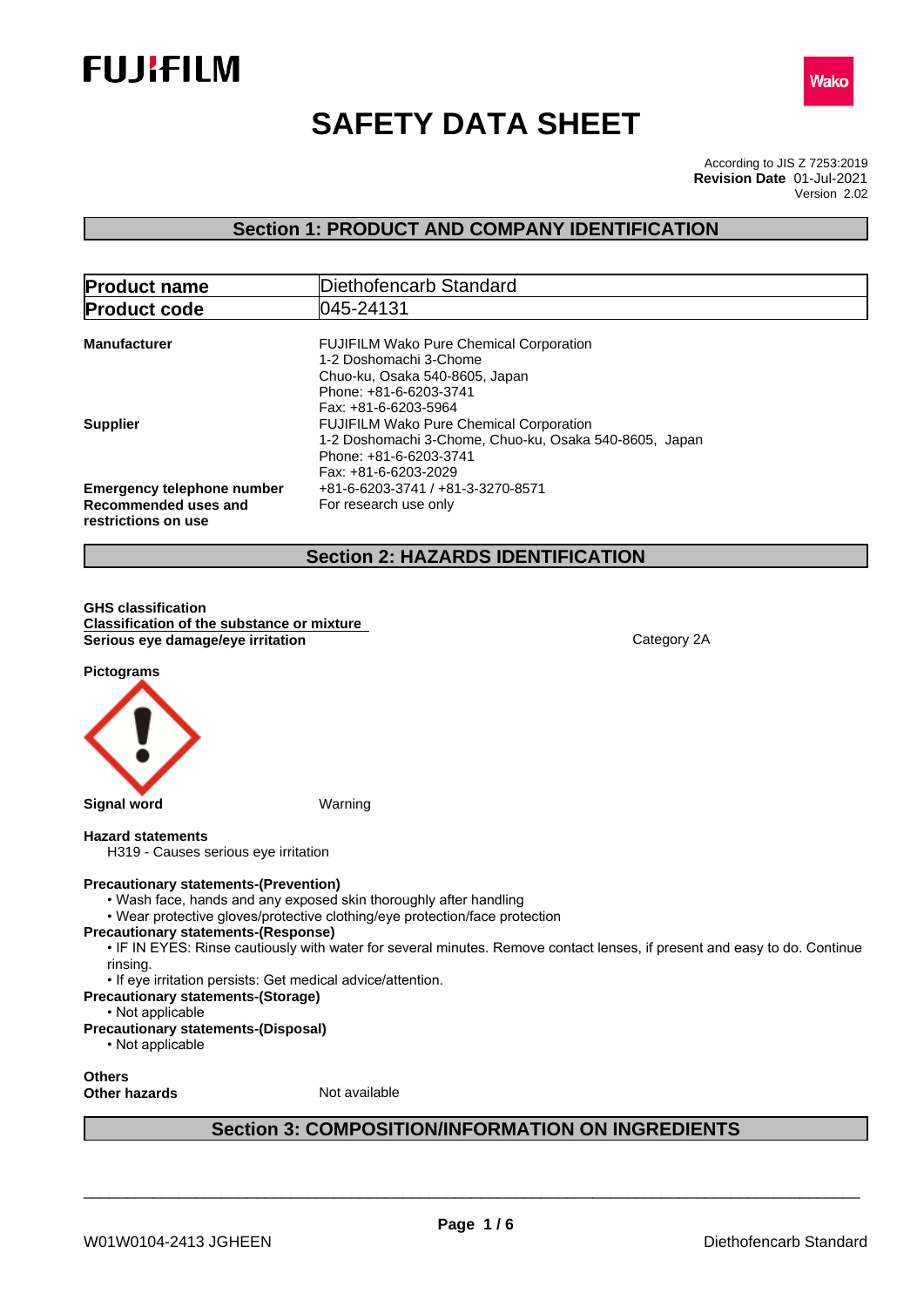#### **Single Substance or Mixture** Substance

**Formula** C14H21NO4

| .<br><b>Chemical Name</b> | Weiaht-%    | Molecular weight | <b>ENCS</b> | וניסו<br><b>NO</b><br>בוחפו | <b>DN</b><br>л<br>uno<br>-181                                  |
|---------------------------|-------------|------------------|-------------|-----------------------------|----------------------------------------------------------------|
| Diethofencarb             | Q.R<br>JU.U | 267.32           | N/A         | N/A                         | $\sim$ $\rightarrow$<br>.20−C<br>็13∩<br>n,<br>. .<br>– v<br>ື |

**Impurities and/or Additives:** Not applicable

### **Section 4: FIRST AID MEASURES**

#### **Inhalation**

Remove to fresh air. If symptoms persist, call a physician.

### **Skin contact**

Wash off immediately with soap and plenty of water. If symptoms persist, calla physician.

#### **Eye contact**

IF IN EYES: Rinse cautiously with water for several minutes. Remove contact lenses, if present and easy to do. Continue rinsing. Immediate medical attention is required.

#### **Ingestion**

Rinse mouth. Never give anything by mouth to an unconscious person. Call a physician or poison control center immediately. Do not induce vomiting without medical advice.

#### **Protection of first-aiders**

Use personal protective equipment as required.

### **Section 5: FIRE FIGHTING MEASURES**

#### **Suitable extinguishing media**

Water spray (fog), Carbon dioxide (CO2), Foam, Extinguishing powder, Sand

**Unsuitable extinguishing media**

No information available

#### **Specific hazards arising from the chemical product**

Thermal decomposition can lead to release of irritating and toxic gases and vapors.

**Special extinguishing method**

No information available

## **Special protective actions for**

**fire-fighters**

Use personal protective equipment as required.Firefighters should wear self-contained breathing apparatus and full firefighting turnout gear.

### **Section 6: ACCIDENTAL RELEASE MEASURES**

#### **Personal precautions, protective equipment and emergency procedures**

For indoor, provide adequate ventilation process until the end of working. Deny unnecessary entry other than the people involved by, for example, using a rope. While working, wear appropriate protective equipments to avoid adhering it on skin, or inhaling the gas. Work from windward, and retract the people downwind.

#### **Environmental precautions**

To be careful not discharged to the environment without being properly handled waste water contaminated.

#### **Methods and materials for contaminent and methods and materials for cleaning up**

Sweep up and gather scattered particles, and collect it in an empty airtight container.

#### **Recoverly, neutralization**

No information available

#### **Secondary disaster prevention measures**

Clean contaminated objects and areas thoroughly observing environmental regulations.

### **Section 7: HANDLING AND STORAGE**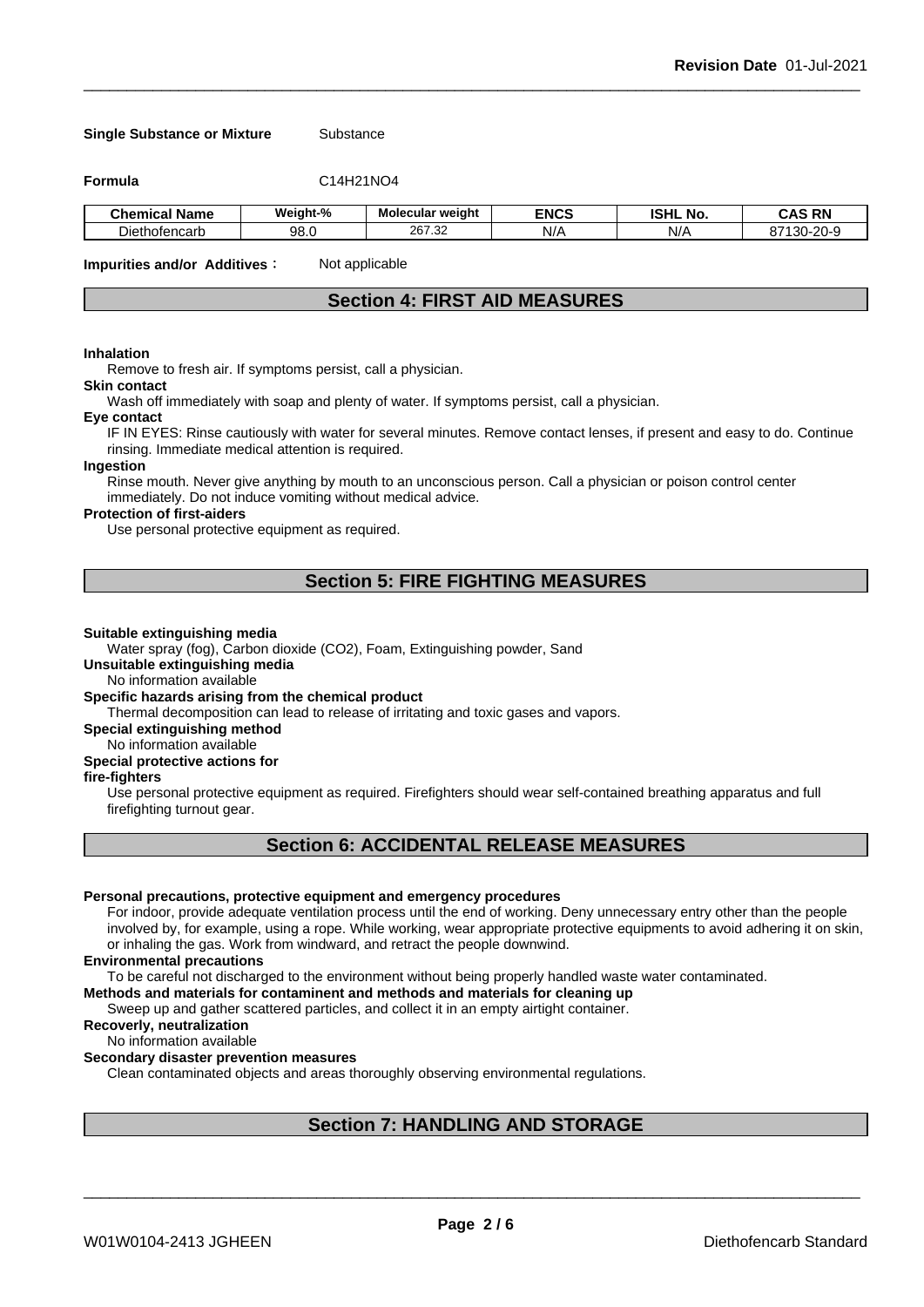#### **Handling**

#### **Technical measures**

Avoid contact with strong oxidizing agents. Use with local exhaust ventilation.

**Precautions**

Do not rough handling containers, such as upsetting, falling, giving a shock, and dragging. Prevent leakage, overflow, and scattering. Not to generate steam and dust in vain. Seal the container after use. After handling, wash hands and face, and then gargle. In places other than those specified, should not be smoking or eating and drinking. Should not be brought contaminated protective equipment and gloves to rest stops. Deny unnecessary entry of non-emergency personnel to the handling area.

#### **Safety handling precautions**

Avoid contact with skin, eyes or clothing. Use personal protective equipment as required.

#### **Storage**

#### **Safe storage conditions**

| <b>Storage conditions</b> | Keep container protect fron |
|---------------------------|-----------------------------|
| Safe packaging material   | Glass                       |
| Incompatible substances   | Strong oxidizing agents     |

Keep container protect from light tightly closed. Store in a cool (2-10 °C) place. **Strong oxidizing agents** 

### **Section 8: EXPOSURE CONTROLS/PERSONAL PROTECTION**

#### **Engineering controls**

In case of indoor workplace, seal the source or use a local exhaust system. Provide the safety shower facility, and handand eye-wash facility. And display their position clearly.

**Exposure limits** This product, as supplied, does not contain any hazardous materials with occupational exposure limits established by the region specific regulatory bodies.

### **Personal protective equipment**

**Respiratory protection** Dust mask **Hand protection** Protection gloves **Eye protection Exercise** protective eyeglasses or chemical safety goggles

**Skinandbody protection** Long-sleeved work clothes

**General hygiene considerations**

Handle in accordance with good industrial hygiene and safety practice.

### **Section 9: PHYSICAL AND CHEMICAL PROPERTIES**

| <b>Form</b>                                            |                                                               |
|--------------------------------------------------------|---------------------------------------------------------------|
| Color                                                  | White - grayish white                                         |
| Appearance                                             | powder                                                        |
| Odor                                                   | No data available                                             |
| Melting point/freezing point                           | 99 - 103 °C                                                   |
| Boiling point, initial boiling point and boiling range | No data available                                             |
| <b>Flammability</b>                                    | No data available                                             |
| <b>Evaporation rate:</b>                               | No data available                                             |
| Flammability (solid, gas):                             | No data available                                             |
| Upper/lower flammability or                            |                                                               |
| explosive limits                                       |                                                               |
| Upper:                                                 | No data available                                             |
| Lower:                                                 | No data available                                             |
| <b>Flash point</b>                                     | No data available                                             |
| Auto-ignition temperature:                             | No data available                                             |
| Decomposition temperature:                             | No data available                                             |
| рH                                                     | No data available                                             |
| Viscosity (coefficient of viscosity)                   | No data available                                             |
| <b>Dynamic viscosity</b>                               | No data available                                             |
| <b>Solubilities</b>                                    | acetone: soluble, water: practically insoluble, or insoluble. |
| n-Octanol/water partition coefficient: (log Pow)       | No data available                                             |
| Vapour pressure                                        | No data available                                             |
| <b>Specific Gravity / Relative density</b>             | No data available                                             |
| Vapour density                                         | No data available                                             |
| <b>Particle characteristics</b>                        | No data available                                             |
|                                                        |                                                               |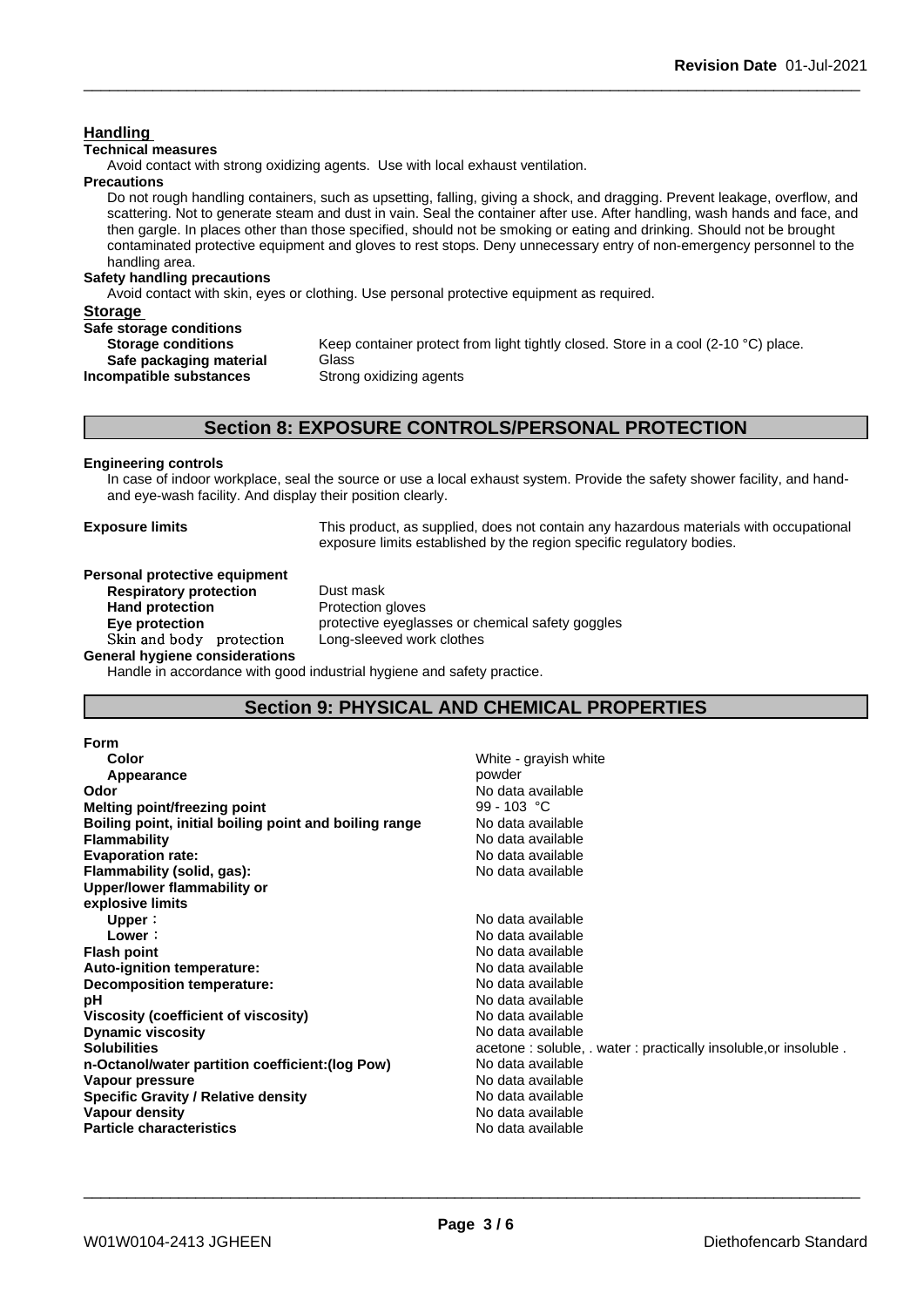### **Section 10: STABILITY AND REACTIVITY**

#### **Stability**

**Reactivity** No data available<br> **Chemical stability** May be altered by May be altered by light. **Hazardous reactions** None under normal processing **Conditions to avoid** Extremes of temperature and direct sunlight **Incompatible materials** Strong oxidizing agents **Hazardous decomposition products** Carbon monooxide (CO), Carbon dioxide (CO2), Nitrogen oxides (NOx)

### **Section 11: TOXICOLOGICAL INFORMATION**

**Acute toxicity**

| <b>Name</b><br>Chemical | <b>D50</b><br>)ral        | <b>_D50</b> | C <sub>ED</sub><br>ınnala<br>.ucu<br>пюн |
|-------------------------|---------------------------|-------------|------------------------------------------|
| Diethofencarb           | $-$<br>Rat<br>a/ka<br>. . | Rat<br>a/ka | N/A                                      |

| <b>Skin irritation/corrosion</b>  | No data available |  |
|-----------------------------------|-------------------|--|
| Serious eye damage/ irritation    | No data available |  |
| Respiratory or skin sensitization | No data available |  |
| Reproductive cell mutagenicity    | No data available |  |
| Carcinogenicity                   | No data available |  |
| <b>Reproductive toxicity</b>      | No data available |  |
| <b>STOT-single exposure</b>       | No data available |  |
| <b>STOT-repeated exposure</b>     | No data available |  |
| <b>Aspiration hazard</b>          | No data available |  |

### **Section 12: ECOLOGICAL INFORMATION**

| <b>Ecotoxicity</b>                                                                                                        | No information available                                                                                     |
|---------------------------------------------------------------------------------------------------------------------------|--------------------------------------------------------------------------------------------------------------|
| Other data                                                                                                                | No data available                                                                                            |
| <b>Persistence and degradability</b><br><b>Bioaccumulative potential</b><br>Mobility in soil<br>Hazard to the ozone layer | No information available<br>No information available<br>No information available<br>No information available |

### **Section 13: DISPOSAL CONSIDERATIONS**

#### **Waste from residues**

Disposal should be in accordance with applicable regional, national and local laws and regulations.

**Contaminated container and contaminated packaging**

Disposal should be in accordance with applicable regional, national and local laws and regulations.

## **Section 14: TRANSPORT INFORMATION**

**ADR/RID** Not regulated **UN number**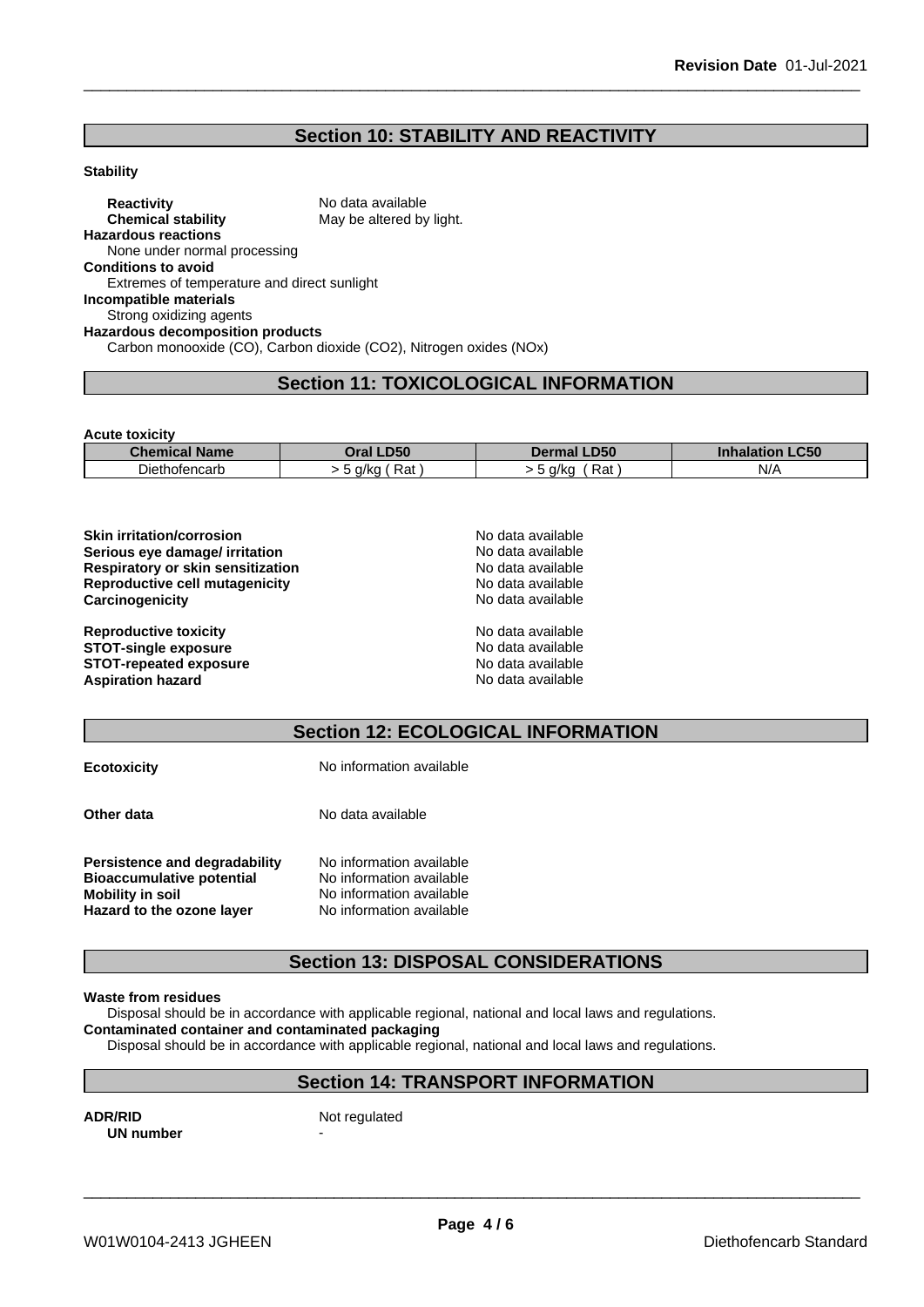| Proper shipping name:<br><b>UN classfication</b><br><b>Subsidiary hazard class</b><br><b>Packing group</b> |                |
|------------------------------------------------------------------------------------------------------------|----------------|
| <b>Marine pollutant</b>                                                                                    | Not applicable |
| IMDG<br>UN number                                                                                          | Not regulated  |
| Proper shipping name:<br>UN classfication                                                                  |                |
| <b>Subsidiary hazard class</b><br>Packing group                                                            |                |
| <b>Marine pollutant (Sea)</b>                                                                              | Not applicable |
| Transport in bulk according to No information available<br>Annex II of MARPOL 73/78 and                    |                |
| the IBC Code                                                                                               |                |
| <b>IATA</b>                                                                                                | Not regulated  |
| <b>UN number</b>                                                                                           |                |
| Proper shipping name:                                                                                      |                |
| UN classfication                                                                                           |                |
| <b>Subsidiary hazard class</b>                                                                             |                |
| <b>Packing group</b>                                                                                       |                |
| <b>Environmentally Hazardous</b><br><b>Substance</b>                                                       | Not applicable |

### **Section 15: REGULATORY INFORMATION**

| <b>International Inventories</b>                       |                |
|--------------------------------------------------------|----------------|
| <b>EINECS/ELINCS</b>                                   | Listed         |
| <b>TSCA</b>                                            |                |
| <b>Japanese regulations</b>                            |                |
| <b>Fire Service Act</b>                                | Not applicable |
| <b>Poisonous and Deleterious</b>                       | Not applicable |
| <b>Substances Control Law</b>                          |                |
| <b>Industrial Safety and Health Act Not applicable</b> |                |
| Regulations for the carriage                           | Not applicable |
| and storage of dangerous                               |                |
| goods in ship                                          |                |
| <b>Civil Aeronautics Law</b>                           | Not applicable |
| Pollutant Release and Transfer Not applicable          |                |
| <b>Register Law</b>                                    |                |
| <b>Export Trade Control Order</b>                      | Not applicable |

### **Section 16: OTHER INFORMATION**

**Key literature references and Key literature references and** NITE: National Institute of Technology and Evaluation (JAPAN) sources for data etc. http://www.safe.nite.go.jp/japan/db.html IATA dangerous Goods Regulations RTECS:Registry of Toxic Effects of Chemical Substances Japan Industrial Safety and Health Association GHS Model SDS Dictionary of Synthetic Oraganic Chemistry , SSOCJ, Koudansha Scientific Co.Ltd. Chemical Dictionary, Kyouritsu Publishing Co., Ltd. etc

#### **Disclaimer**

This SDS is according to JIS Z 7253: 2019. The information provided in this Safety Data Sheet is correct to the best of our knowledge, information and belief at the date of its publication. The information given is designed only as a guidance for safe handling, and is not to be considered a warranty or quality specification. The information relates only to the specific material designated and may not be valid for such material used in combination with any other materials or in any process, unless specified in the text.

GHS Classification is according to JIS Z7252(2019). \*JIS: Japanese Industrial Standards